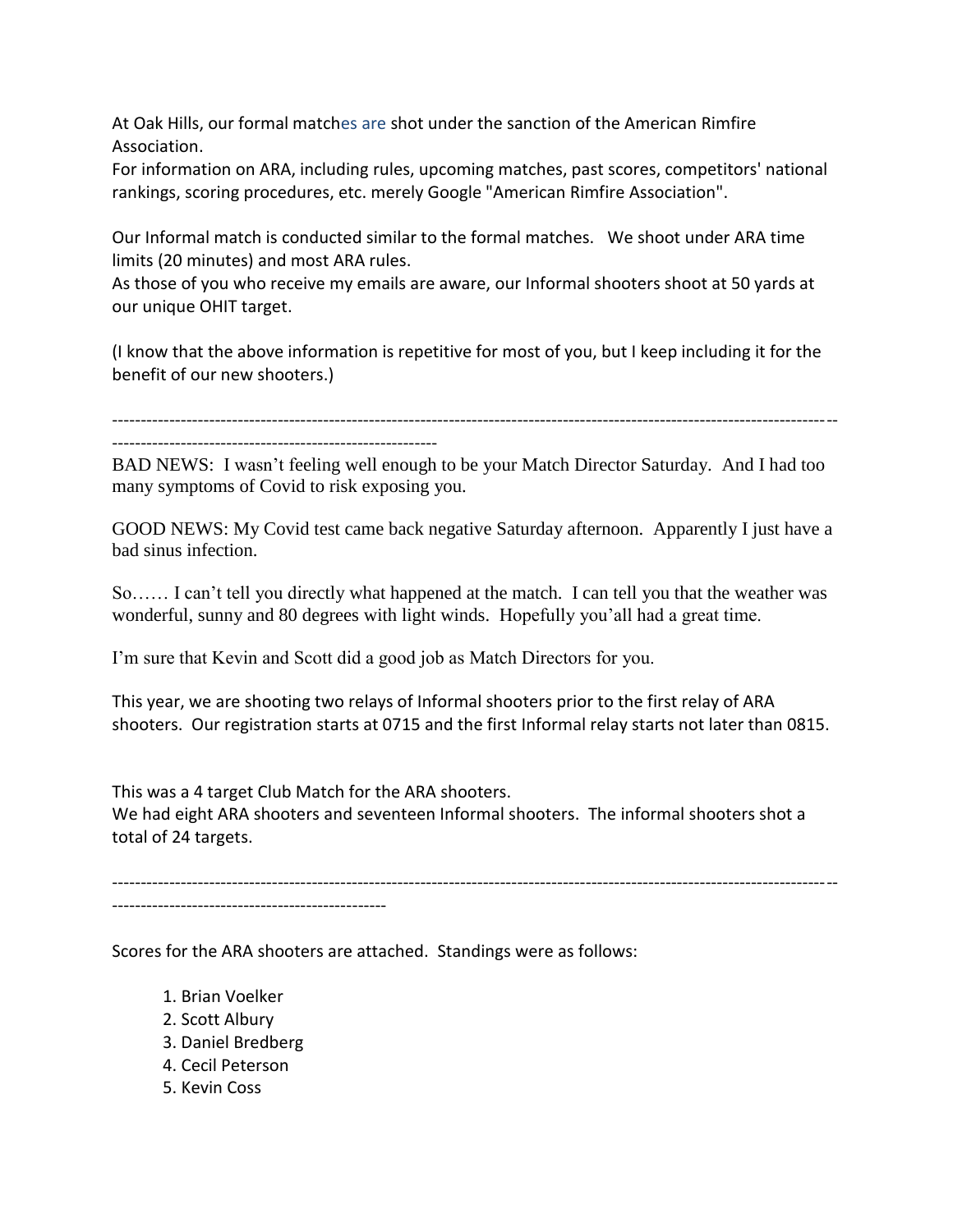6. Gene Stroyan 7. Jeff Amidon 8. Dave Brooks

------------------------------------------------------------------------------------------------------------------------------- ----------------------------------------------------------

Informal matches consist of only one target (but shooters can reenter as many times as they wish). I record only each shooter's best score.

We have three classes of informal matches --- Semiauto, Sporter, and Vintage. Each shooter's highest score is used to determine his standing in his class.

Winners of the three informal classes were:

| Semiauto                       |      |
|--------------------------------|------|
| John Parkhurst                 | 2350 |
| Sporter:<br><b>Jim Granger</b> | 2500 |
| Vintage:                       |      |
| Joe Arnold                     | 2400 |

## **CONGRATULATIONS TO JIM FOR HIS PERFECT TARGET!!!!!!!!!!!!**

The best score for each of the Informal shooters was:

Semiauto:

| John Parkhurst | 2350 |
|----------------|------|
| Greg Couch     | 2100 |

## Sporter:

| Larry Fells            | 1800            |
|------------------------|-----------------|
| Dan Ide                | 1560            |
| Jim Granger            | 2500            |
| <b>Andrew Borders</b>  | $\cdot$<br>2025 |
| Tim Tulon              | 2100            |
| <b>Randy Patterson</b> | 2300            |
| Ron Kron               | 2350            |